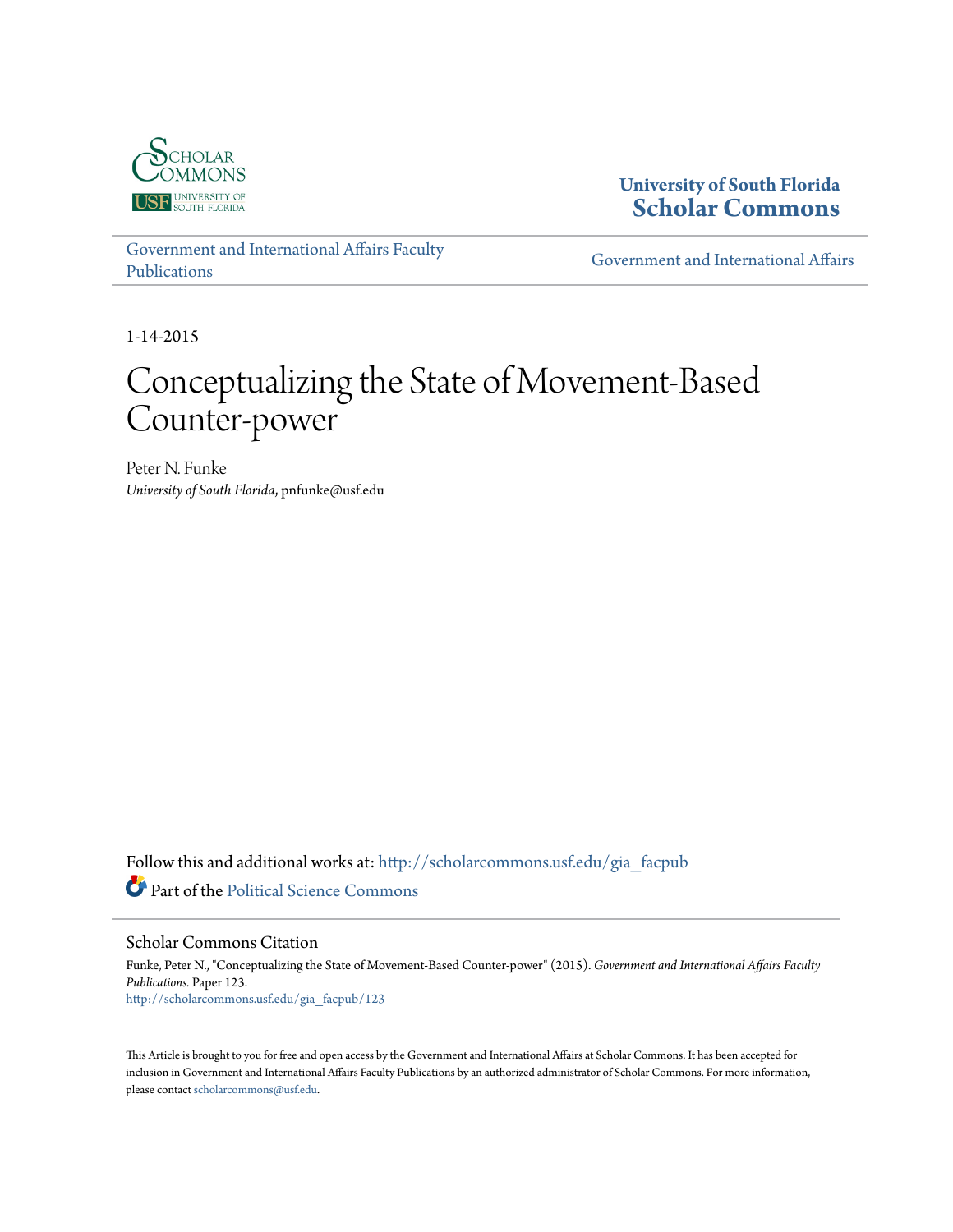This essay was submitted as part of TNI's call for papers for its **State of Power 2015** report. The essay was not shortlisted for the final report and therefore TNI does not take responsibility for its contents. However the Editorial Board appreciated the essay and it is posted here as recommended reading.

#### **Conceptualizing the State of Movement-Based Counter-power:**<sup>i</sup>

Peter N. Funke

#### **Abstract**

This essay presents a conceptual perspective on the dominant and novel logic informing today's social movement-based counter-power. Drawing on Deleuze and Guattari's image of the rhizome, this essay analytically accentuating the nature and workings as well as the challenges and shortcomings of contemporary movement-based counter-power. This "Rhizomatic Movement Logic" has been emerging in conjunction with shifting dynamics of neoliberal capitalism as well as in conversation with older forms of left movement-based counter power. It thrives on multiplicity and thus lacks a dominant core or main axis and emphasizes radical participatory democracy and horizontal organizational forms, media and communication tools, multi-connectivity and heterogeneity of political struggles, with no central actor, issue, strategy, or ideology beyond opposition to a neoliberal society. Moreover, it displays a reluctance to resilient longer-term organizing and (at least in parts of the global north) to making policy demands on the state.

## **Introduction**

The last decades have seen massive protests and mobilizations against rising inequality, war, the dispossession of rights and entitlements, democratic deficits and austerity politics, ranging from the so-called "bread riots" of the 1970s and 1980s against the International Monetary Fund's structural adjustment programs in the global south to the massive one million strong demonstrations in Korea in 1984, the 1988 Berlin and 1989 Paris mobilizations, the founding of such networks and coalitions as *Via Campesina* and *the Coalition of Immokalee Workers* in 1993, the Zapatista uprising in Chiapas since the mid-1980s, mass demonstrations against war and inequality at virtually all gatherings of world leaders, the launching of the World Social Forum and the global social forum process it has sparked, to the struggles in North Africa and Occupy Wall Street and anti-austerity type mobilizations to the incipient anti-racism uprisings in the U.S. Fed by two main dimensions – first, an economic angle, spanning struggles against corruption and inefficiencies to challenging capitalism itself and second, a political-ideological thrust, ranging from demanding democracy to demands that conventional representative multiparty democracy be overthrown (Zizek) - protests and social movement organizing from the local to the global has been a world-wide and constant phenomenon.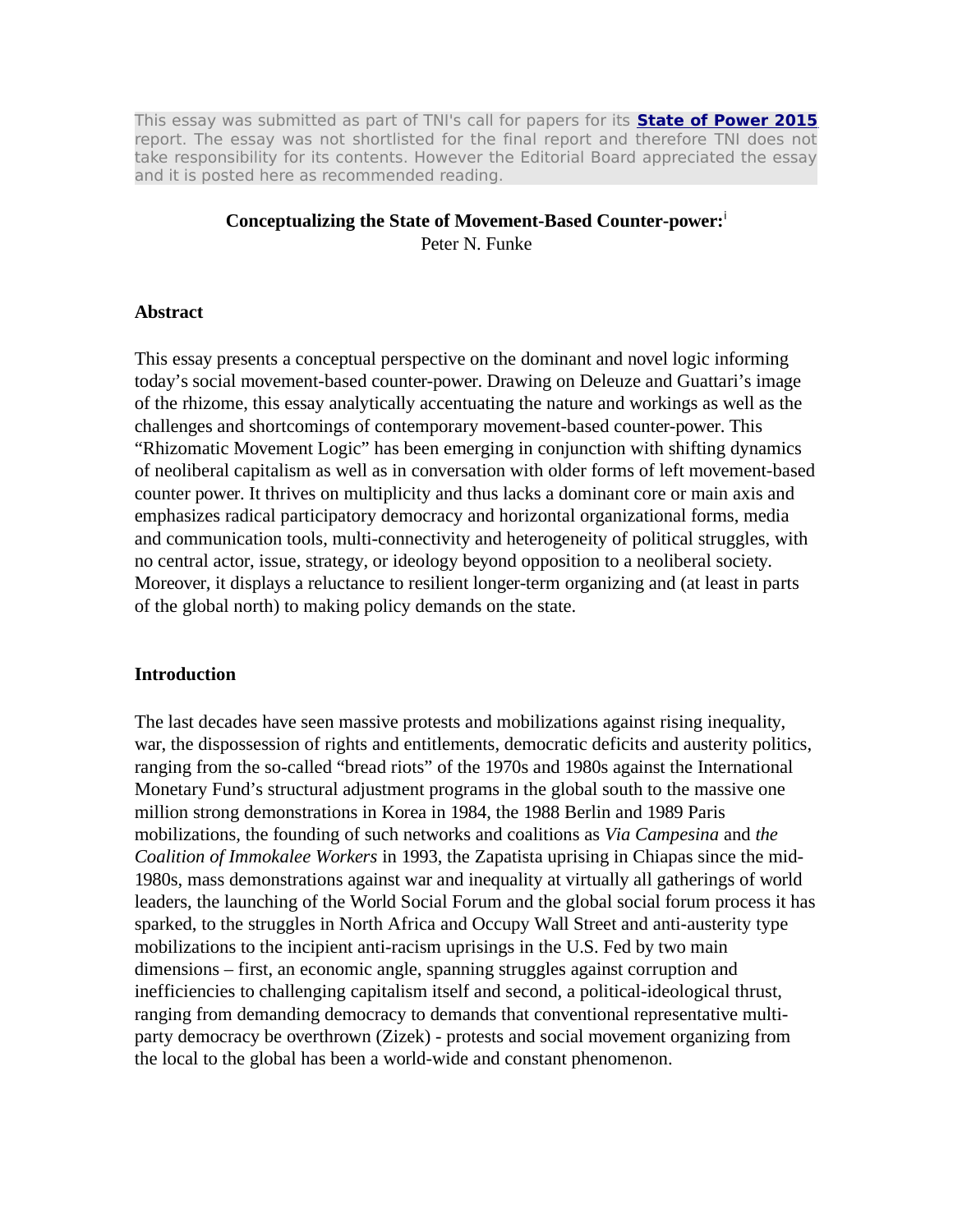This essay takes a bird's-eye view on this "epoch of contention" (Funke, 2014; McAdam & Sewell, 2001) and seeks to present a conceptual perspective on the dominant logic informing today's counter-power writ large. The amalgamation of social movement based counter-power, I argue, is relying on and enacting a novel and distinct movement logic, which thrives on multiplicity and thus lacks a dominant core or main axis and emphasizes radical participatory democracy and horizontal organizational forms, media and communication tools, multi-connectivity and heterogeneity of political struggles, with no central actor, issue, strategy, or ideology beyond opposition to a neoliberal society and a certain reluctance to resilient longer-term organizing and (at least in parts of the global north) to making policy demands on the state.

Drawing on the work of the two French philosophers and psychotherapists Gilles Deleuze and the Pierre-Félix Guattari, this essay uses their image of the rhizome (think ginger rather than trees) to analytically accentuate the nature and workings as well as the challenges and contemporary shortcomings of today's social movement-based counterpower. The dominant "Rhizomatic Movement Logic" as I have called it elsewhere (Funke, 2012), has been emerging in conjunction with shifting dynamics of neoliberal capitalism and its related modes of socio-political governance as well as in conversation with older forms of left movement-based counter politics and its concomitant logics.

"Rhizomatic Counter-Power" has been fostering remarkable mobilizations and extraordinary connections and has aided in tempering and managing inherent antinomies between contemporary movements and groups. Simultaneously, however, the particularities of this Rhizomatic Logic are limiting the degree of congealed and resilient movement building and thus the societal transformation potential of counter-power, which the concept of the rhizome also helps to analytically unearth and understand.

This essay begins by sketching the shifting dynamics of capitalism and the related movement logics that have undergird movement-based counter-power in the past to then detail the emergent rhizomatic logic of contemporary formations. While I draw on illustrations from various parts of the world such as the Zapatista, the protests of the alterglobalization and anti-war movements of the 1990s/2000s, the emergence of the World Social Forum and the global social forum process it has sparked (Funke 2012), as well as the "Arab Spring," anti-austerity protests and encampments around the globe, this essay has a conceptual focus, detailing the particular logic informing counter-power today, which both enable its successes as well as its challenges.

# **From the "Old" and "New Movements" to the Rhizomatic Movements**

While recognizing the problematic nature of periodization, in ideal-typical terms the current counter-movements can be contrasted to the counter-power of the "Old Left" of industrial trade unions and political parties, which converged around the central class struggle of bourgeoisie and proletariat and to the decentering of this core struggle by the "New Left" of identity politics, civil rights, gender or environmental concerns. In the most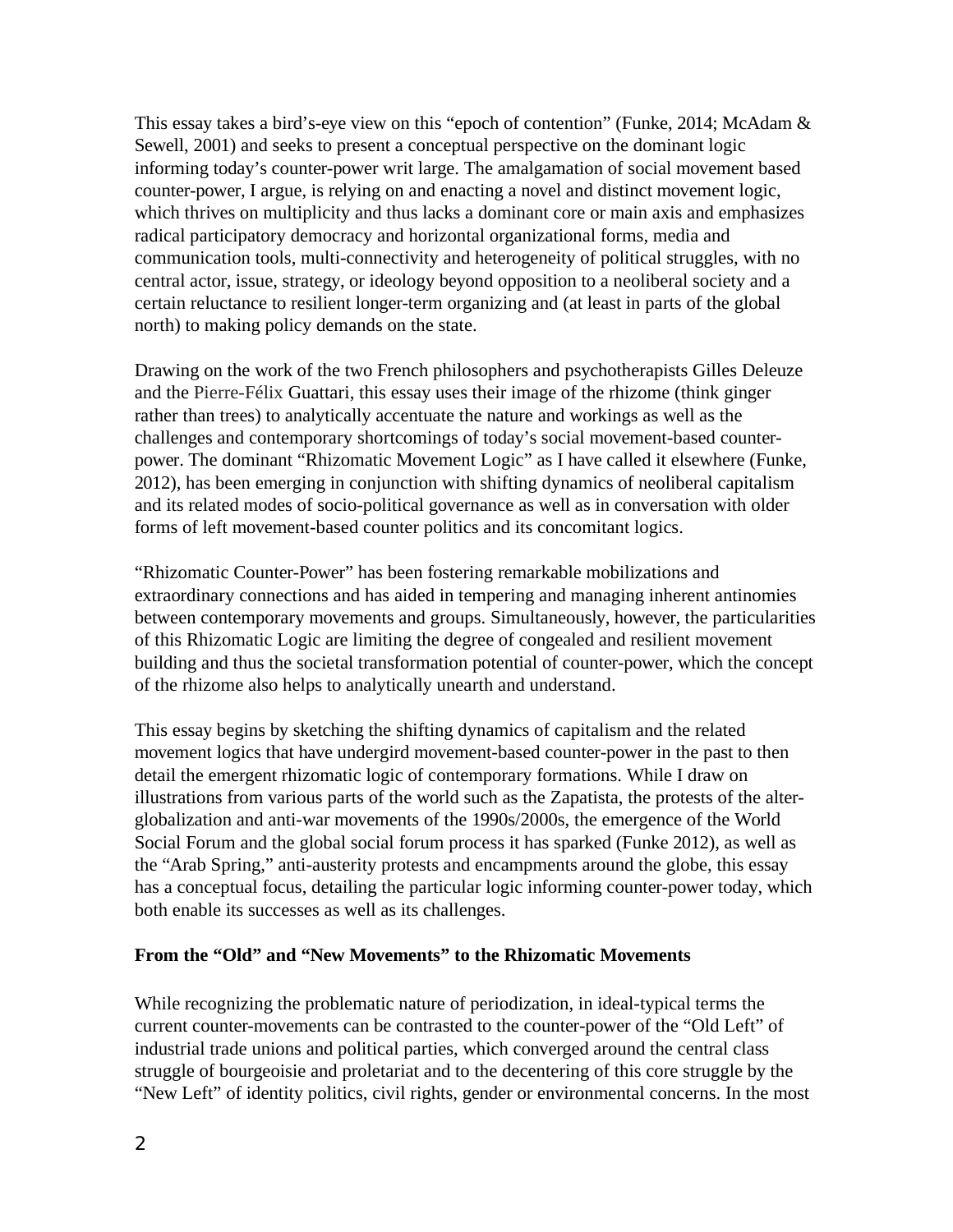general sense, counter-power today has to be understood as an attempt to bring together the various historical parts of the political left, forging linkages and synergies across the fractured landscape of the "old" and "new" left while simultaneously upholding the diversity and guarding the autonomy of its constitutive groups and movements.

The current movement logic arguably emerged in the wake of the implementation and consolidation of global neoliberal restructuring policies that began in the 1970s in the global south. These policies usually demand the implementation of orthodox capitalist economic policies including the commodification of publicly owned industries, services and resources as well as the deregulation and liberalization of trade in goods and services. Moreover, these policies go beyond the strictly economic realm and encroach on cultural, ecological, political and social issues such as education, retirement, and health care. Often enforced and administered through international or regional institutions on behalf of its member states, the structural adjustment programs of the International Monetary Fund as well as trade liberalization policies overseen by the World Trade Organization galvanized protests and uprisings that gave birth to current movement-based counter-power.

The first major wave of movement-based counter-power has been most visible in the global north through demonstrations at the meetings of international institutions such as the World Trade Organization, the International Monetary Fund or the Group of Eight meetings. The so-called Alter-Globalization Movement or Global Justice Movement organized massive protests against, for instance, the World Trade Organization in Seattle in 1999 that shut down the Ministerial Conference, fused with the anti-war movement it organized for the massive anti-Iraq War protests on February 15 and 16, 2003 that saw ten to twenty million people demonstrating against the looming Iraq War, and mobilized against various Group of Eight meetings such as in Genoa (2001) Gleneagles (2005) or Heiligendamm (2007). While the 1999 "Battle for Seattle" has been an iconic event for the Global Justice Movement in the global north, seeking to consolidate global resistance to neoliberal policies, it was in fact the earlier Zapatista uprising against the North American Free Trade Agreement in 1994, which initiated the distinct logic that feeds current movement-based counter powers. The Zapatista with their radically democratic and pluralist approach prefigured much of what would become the dominant logic of contemporary movementbased counter-power. Their outlook is epitomized in their slogan "one no and many yeses," capturing the unified "no" to neoliberalism while acknowledging the diversity and plurality of alternatives, needs, aspirations, tactics or ways of living and doing. This perspective arguably undergirds most contemporary group's and movements own self-understanding of collectively rejecting neoliberalism while embracing a plurality of alternative worlds thus allowing for linkages and convergences while guaranteeing the participating groups' autonomy.

## **Capitalism, the State, Technology & the Rhizomatic Logic**

To understand the novel and dominant rhizomatic logic informing contemporary movement-based counter power, it is necessary to examine it in conjunction with the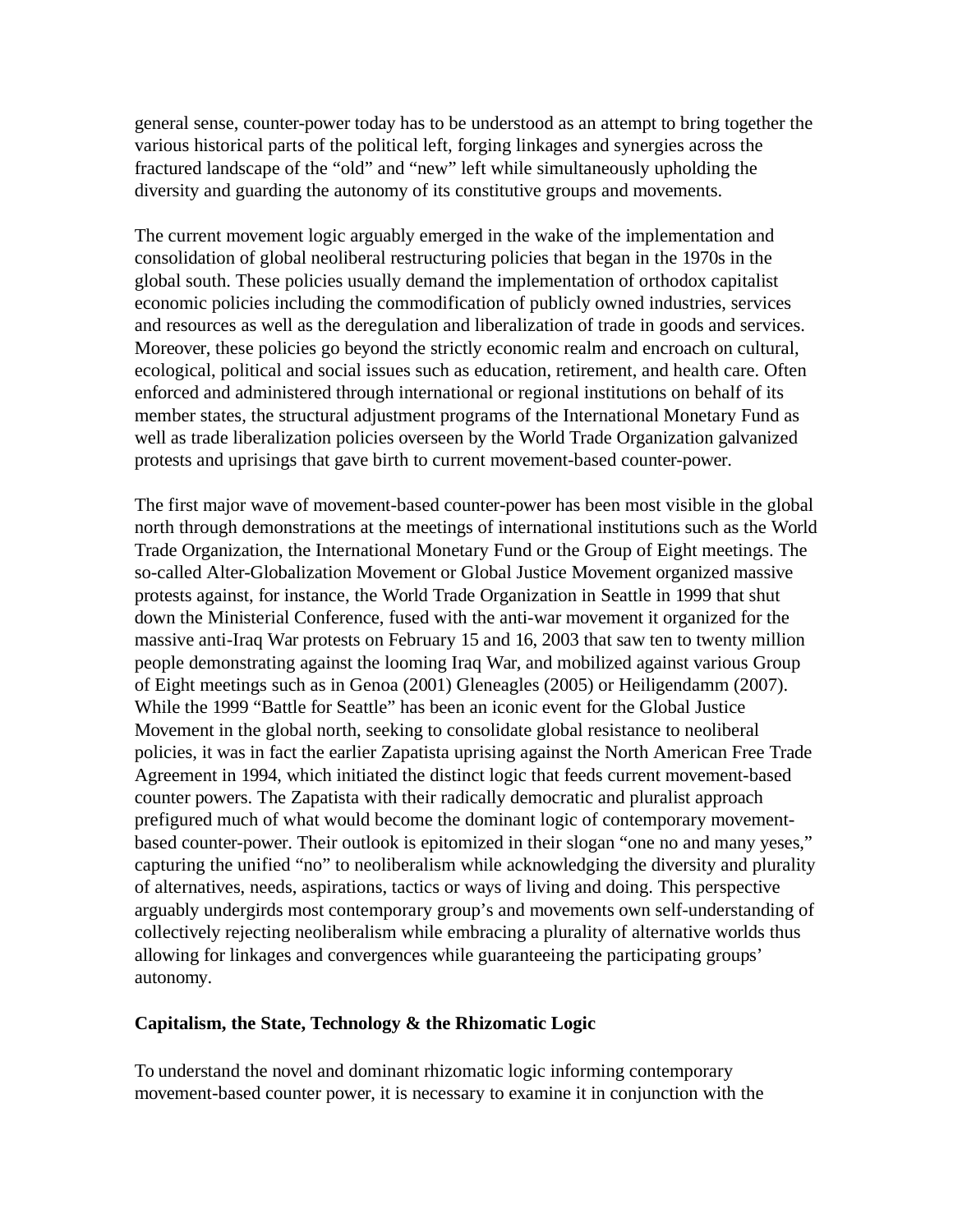shifting configurations of the global economic system and the correspondent dynamics in technology and communication practices as well with the implications of the end of the Cold War and with it seismic shifts in the character of socialist/social democratic parties and unions. The massive transformations in capitalism, the state and technology have impacted the strategies, goals and social horizons of social movement based organizing in general and movement-based counter power in particular.

These shifting dynamics of the global political economic order have often been discussed as changes from fordism to post-fordism and to neoliberalism. While the distinction should not be overstated, the current economic system can be differentiated by the speed and mobility of capital, goods, people and ideas. Beginning in the 1970s in the Global South, these restructuring policies increasingly prescribed and implemented market driven approaches based on privatization, deregulation and liberalization (Harvey, 2005). These dynamics have expanded and deepened the scope of the capitalist commodification and its profit logic.

The transformations of the global political economy are in turn generating modified capital and class relations and thus restructures the composition of counter-struggles and -movements as well as their practices and strategies (Funke, 2014; Funke, Robe & Wolfson, 2012). These dynamics have been fragmenting and at the same time broadening the collectivity of progressive groups and movements resisting neoliberalizing capitalism. The center of resistance is no longer predominately comprised of exploitation on factory floors and at conveyer belts but includes increasing numbers of service sector workers or students as well as ongoing oppressions structured by gender, race, or sexual orientation. As such, class in general and counter-power in particular have to be reconceptualized to include other experiences and social subjectivities which comprise the current labor-capital conflict (Lorenzano 1998, pp. 132-33).

In addition to these structural imperatives, the organizational history of the left itself generated the need for novel processes and linkages among this more extensive but also increasingly heterogeneous and splintered grouping. In particular the failures of the state socialist projects made groups and movements of the left "wary of any group playing a vanguard role in defining the society that the overall global movement should pursue" (Fisher & Ponniah, 2003, p. 13) while recognizing the need to "articulate a common vision" (ibid.). As I argue below, rhizomatic organizational constellations are emerging that enable configurations which seek to safeguard the heterogeneity and the groups' autonomy while at the same time recognizing the need to bridge and congeal leftist groups and movements into new formations.

Consequently, communication serves an even more central function for generating necessary linkages and possibly commonalities between these fractured sectors of counterpower today. As such, communication operates as an infrastructural dimension, having the ability to shape and organize social relations across the fragmented landscape. The pivotal role of on and off line communication tools is readily observable when looking at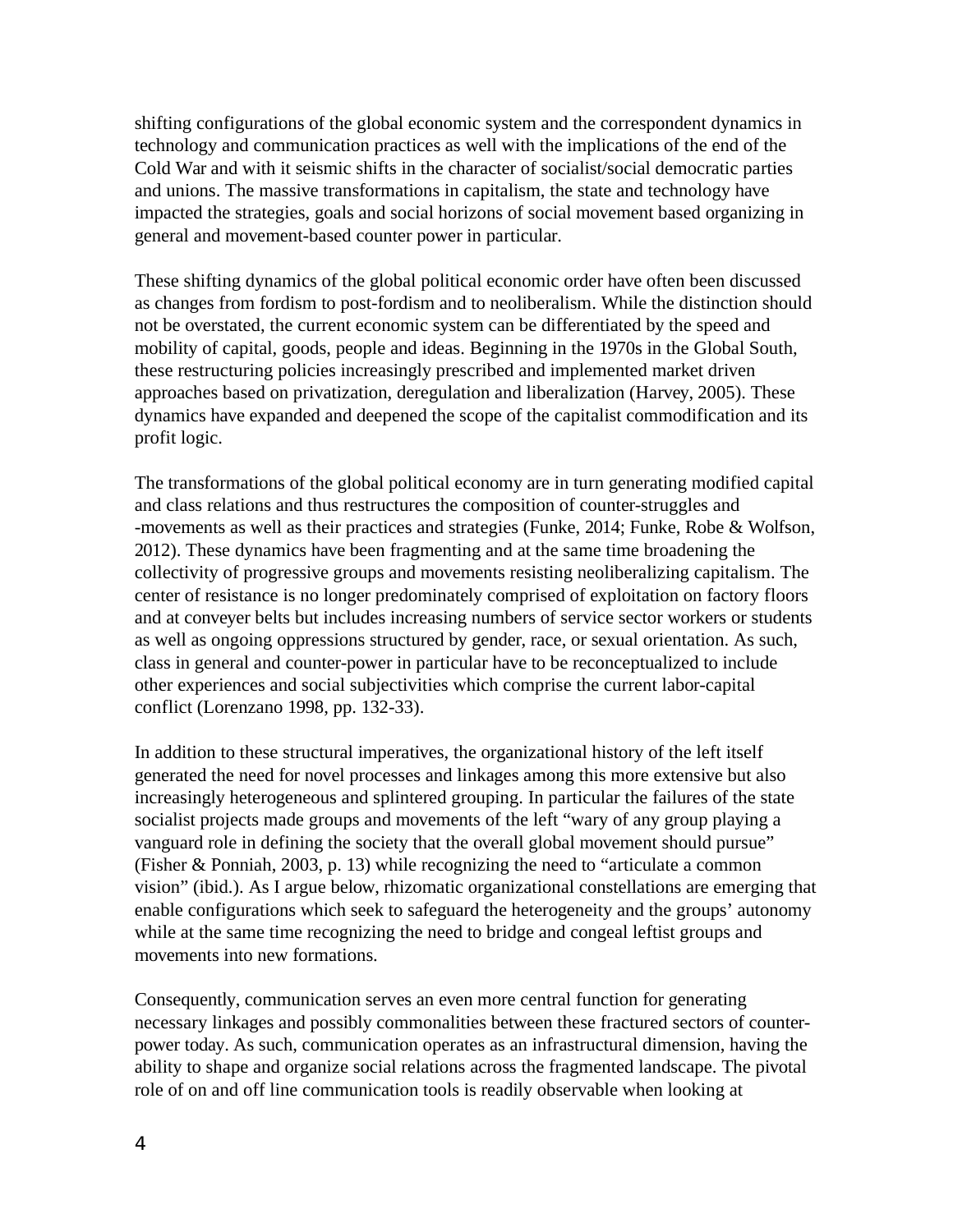manifestations or emergences of current movement-based counter power. From the start, the Zapatista's creatively re-appropriated web-based communication tools. The launching of Indy-Media during the 1999 anti-World Trade Organization protests (Wolfson, 2014) to the role of twitter-feeds during the "Green Revolution" in Iran or more recent facebook and twitter usages for the various occupy-type protests indicate its pivotal nature. However, it would be naïve, as some have done, to discount the ongoing importance of older forms of communication for building counter-power. The type of communication medium is variable and context specific, ranging from older forms such as the radio and print to the newer mediums of predominately internet-based platforms. When organizing cab drivers in cities such as Philadelphia, for example, the radio is still as it was during Fanon's writing during the Algerian War of independence, one of the most efficient ways to organize and reach cabbies as they sit up to 18 hours in their cars. Similarly, "old fashioned" face-to-face communication plays a pivotal role in building trust and thus in organizing while at the same time the impact of instant communication through internet-powered platforms is apparent when examining contemporary protest formations. Hence, during the current "rhizomatic epoch of contention," media and communication provides a pivotal infrastructure for movement-based counter power.

The following charts in more detail the particular contour of the rhizomatic logic informing contemporary counter-power. While I suggest that this logic is widely shared, it is nevertheless variegated and contextually enacted differently. The commonality embodied by such a Rhizomatic Logic is not one of linear progression, of adoption and copying from one moment and location to the next but rather one of being inspired, of adapting and mutating this similar meta-logic under shared structurally analogous yet contextually diverging conditions of globalizing capitalism. Moreover, I am not suggesting that all features and dynamics of this movement-logic are novel but rather that it is the coming together of these characteristics, which marks current counter-power, constituting a distinct cultural epoch of contention.

#### **Rhizomatic Counter-Power**

Drawing on Deleuze and Guattari, their metaphor of the rhizome is insightful in understanding current movement-based counter-power. Deleuze and Guattari use the concept of the rhizome to describe singularities that interact to form a multiplicity. As such, rhizomes suggest "networks of heterogenous elements that grow in unplanned direction, following the real-life situations they encounter" (Escobar 2004, p. 352). Like rhizomes, movement-based counter power today is characterized by the heterogeneity of its constitutive groups and movements, ranging from labor, environmental and feminist groups to anti-racist, peasant and indigenous movements among many others. Moreover, counterpower formations today lack a central actor, issue, strategy or ideology beyond opposition to neoliberalism. The image of the rhizome is thus insightful as a framework to illuminate the ideal-typical nature of present-day counter-power as it invokes a structure that is '"very different from the tree or root," as Deleuze and Guattari point out (1980, 7). Unlike hierarchical structures such as tress, "which plots a point, fixes an order" (ibid., 7), which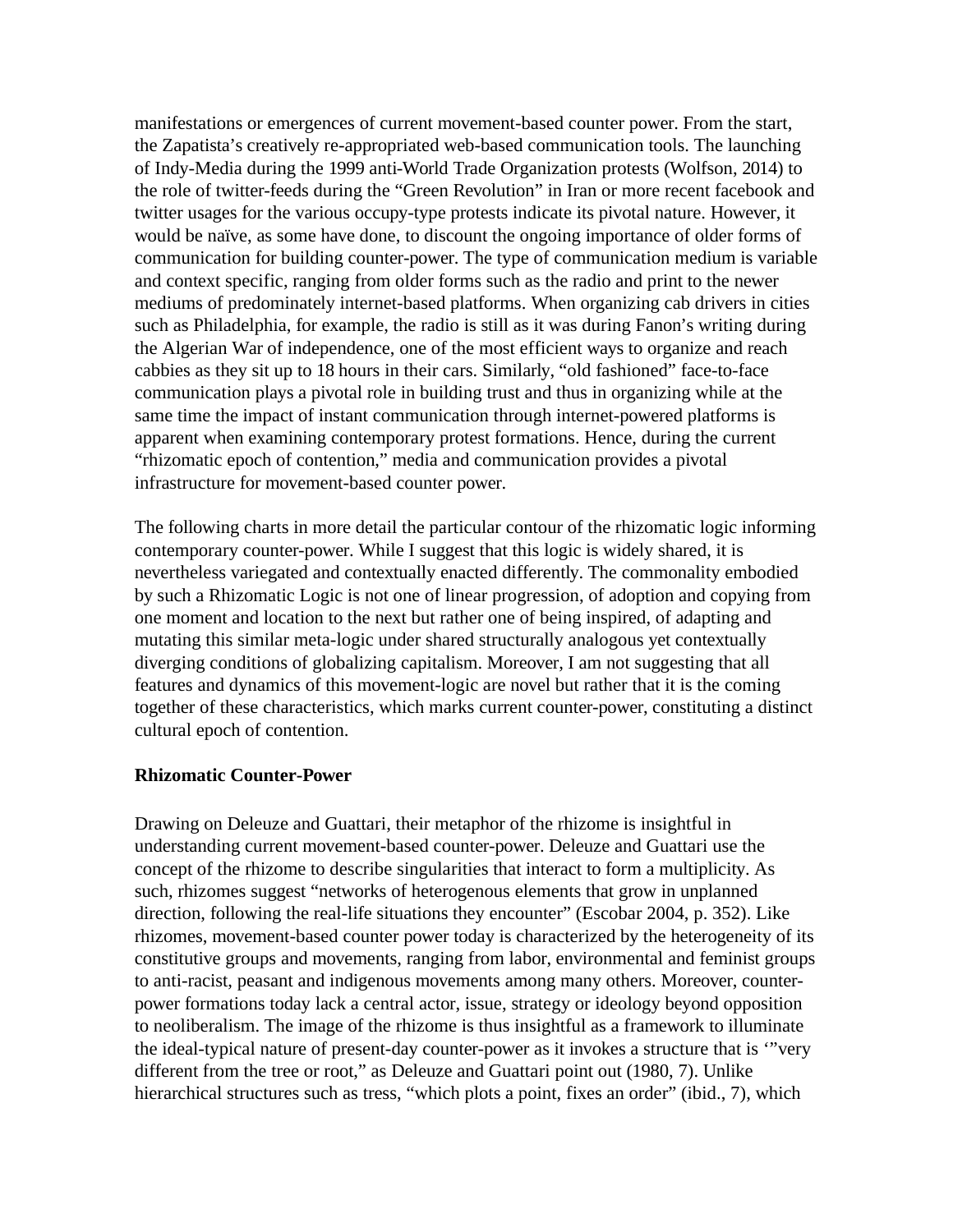provides only one path from a particular point to any other point, rhizomes represent nonhierarchical structures where any point can connect to any other point, generating links that can stretch - unevenly and asymmetrically - across spaces, and times, scales, issues or strategies. As such, the rhizome is a helpful conceptual framework to better understand the emerged movement based counter-power, its successes and challenges.

The term "rhizome" appears cumbersome or outright pretentions, and begs the question why not using the term network as many others do. Rhizome though conjures up an image that is more helpful in understanding the current state of movement-based counter power, its strengths and weaknesses. Contrary to the more static image a network, a rhizome - a ginger-like structure – conveys a much more dynamic and fluid perspective. A rhizome is never complete or incomplete, it can be broken but its parts will seek out new paths. The rhizome thus suggests an "evolving and changing imaginary whereas networks as organizational form [which] while also capturing to a certain degree movement, has definitional boundaries and is less well suited to capture segmented, (semi-)autonomous elements that nevertheless belong to the same phenomenon" (p. 167). The fruitfulness of the rhizome as conceptual framework to better understand contemporary counter-power will become more clear when employing it to bring out the central implications of this shift in movement logic and politics from old and new to rhizomatic movements.

While the contours of the Rhizomatic Left are (always) emergent, in the remainder of this essay, I seek to discuss three core dynamics of the rhizomatic logic as it informs current movement-based counter power. In particular:

- the heterogeneity and multi-connectivity of its agents
- its internal governing dynamics
- it external organizing logics and movement-building capacities

*Actors: Heterogeneity and Multi-Connectivity of Contemporary Counter-Power* Even a cursory view on the protests and mobilization of counter-power during the current epoch of contention indicates the diversity of participants. From the anti-World Trade Organization protests in Seattle in 1999 to the various social forums, alter-globalization protests and the more recent occupy-type encampments and demonstrations, claiming to be "the 99%," the display of a wide array of groups and movements, tactics, strategies and political aspirations are readily observable.

The structural reasons for this diversity have to be located in the shifting dynamics of the political economy. The widening and deepening of the neoliberal capitalist order detailed above has arguably led to a splintering of groups and movements. Consequently, contemporary counter-power relies on a diversity of actors, struggles, themes, and strategies and seeks to generate multiple, non-scalar connections. Movement-based counter-power is thus characterized by a broad diversity of individuals, groups and networks and their range of particular substantive foci (e.g. anti-racist, environment, indigenous, labor, media, women), tactics and strategies (e.g. holding counter-summits; organizing demonstrations, non-violent direct action and (symbolic) property destruction),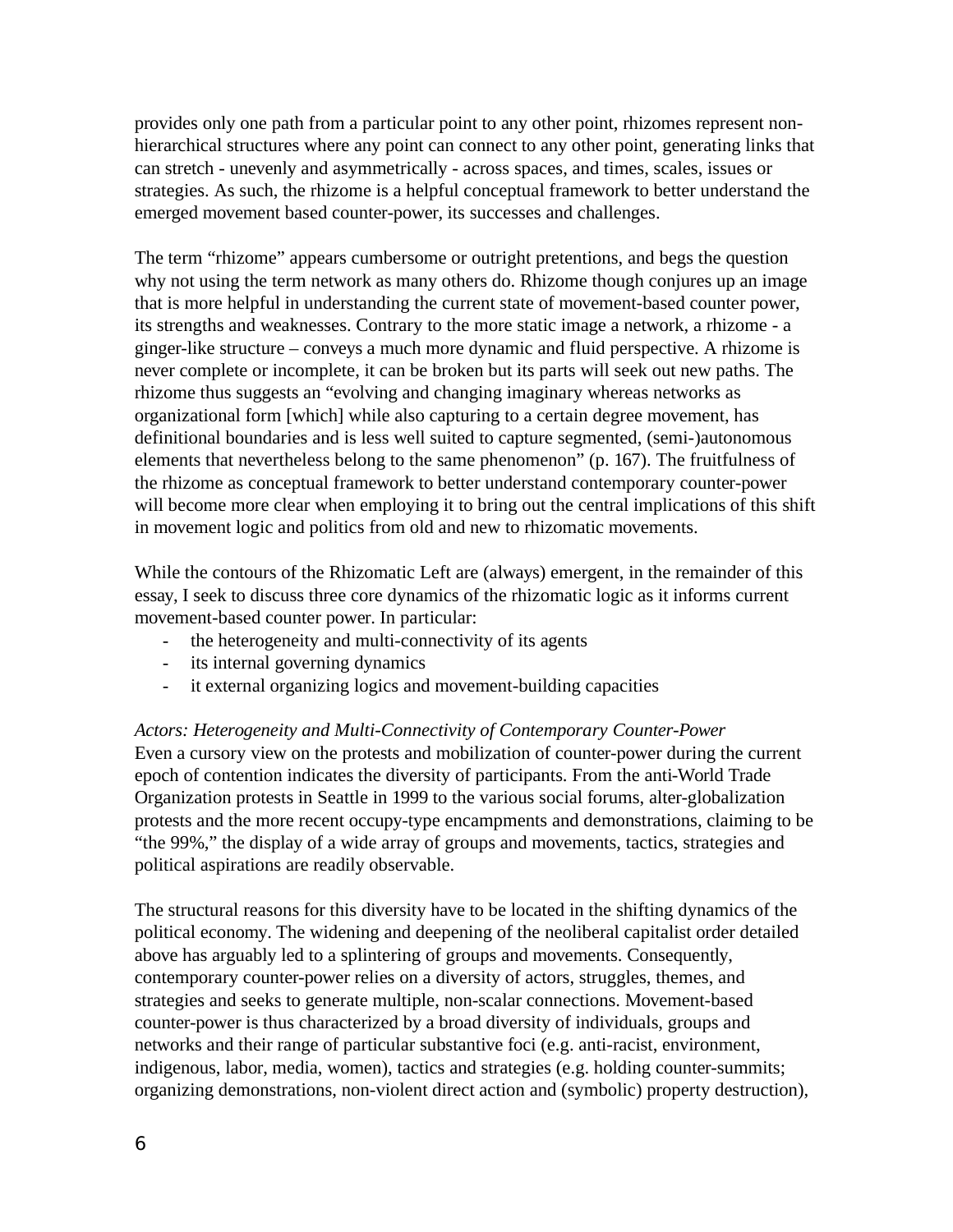their medium-term objectives (e.g. documenting and reporting; conducting specific welfare enhancing activities and programs; establishing autonomous zones, social and workers centers; building networks and movements) and long-term horizons (e.g. systemic reform or revolution).

Like Deleuze and Guattari's notion of the rhizome beseech, contemporary counter-power is made up of singularities that interact to form a multiplicity. That is to say a unity that is multiple in itself. Moreover, "the rhizome connects any point to any other point," Deleuze and Guattari write, "and its traits are not necessarily linked to traits of the same nature. This is very different from the tree or root, which plots a point, fixes an order" (1980, p. 21). Unlike a tree structure, with only one path from one particular point to any other point, rhizomes represent non-hierarchical structures where any point can connect to any other point, generating links that can stretch - unevenly and asymmetrically - across spaces, times, scales, issues or strategies. Unlike a tree-structure with its "root node" or starting point and its "leave nodes" or end points, rhizomatic structures can be entered and exited from any point. Analogously, the current movement-based counter-power has multiple "entranceways," is constructed and produced, reversible and modifiable. For example, unlike more circumscribed meetings of trade unions, human rights networks, environmental conferences or indigenous rights forums, the current logic brings together each of these diverse actors and more. The less inclusive meetings of unions or human rights activists are also less likely to generate this degree of contact points. A participant at a recent World Social Forum, which are emblematic expressions of such a rhizomatic logic, emphasized that organizing a workshop means "you never know who might show up [… .] People that you would otherwise never get at one table […and] people that prior to the forum have not been aware of each other [… .] A unionist from Nigeria comes, and one from Thailand and another from Indonesia with which you would not have any contacts through the official channel [… .] This possibility to create networks we do not have otherwise."

The characteristic of heterogeneity and multi-connectivity of a rhizomatic logic, I suggest, informs the dominant mode of contemporary movement-based counter-power. Seattle 1999, social forums and occupy-type protests around the world seek to embrace the heterogeneity of participating actors, seeking to allow for un-planned or un-mapped encounters, linkages and possibly convergences, while simultaneously allowing for autonomy.

#### *Internal Governing Dynamics of Contemporary Counter-Power*

Making heterogeneity and opportunities for multi-connectivity of counter-power a possibility relies in the particular governing dynamics that a rhizomatic logic engenders. Taking insights from Deleuze and Guattari's discussion of the metaphor, rhizomes are marked by their multiplicity. Its constitutive entities, groups and individual are irreducible, and "cease to have any relation to the One […] image and world" (1980, 8). Concomitantly, contemporary counter-power rejects "the one" meta narrative, central struggle, actor or strategy and rather embraces the multiplicity that operates without a central political protagonist - a multiplicity of diverse and autonomous yet linked actors and their respective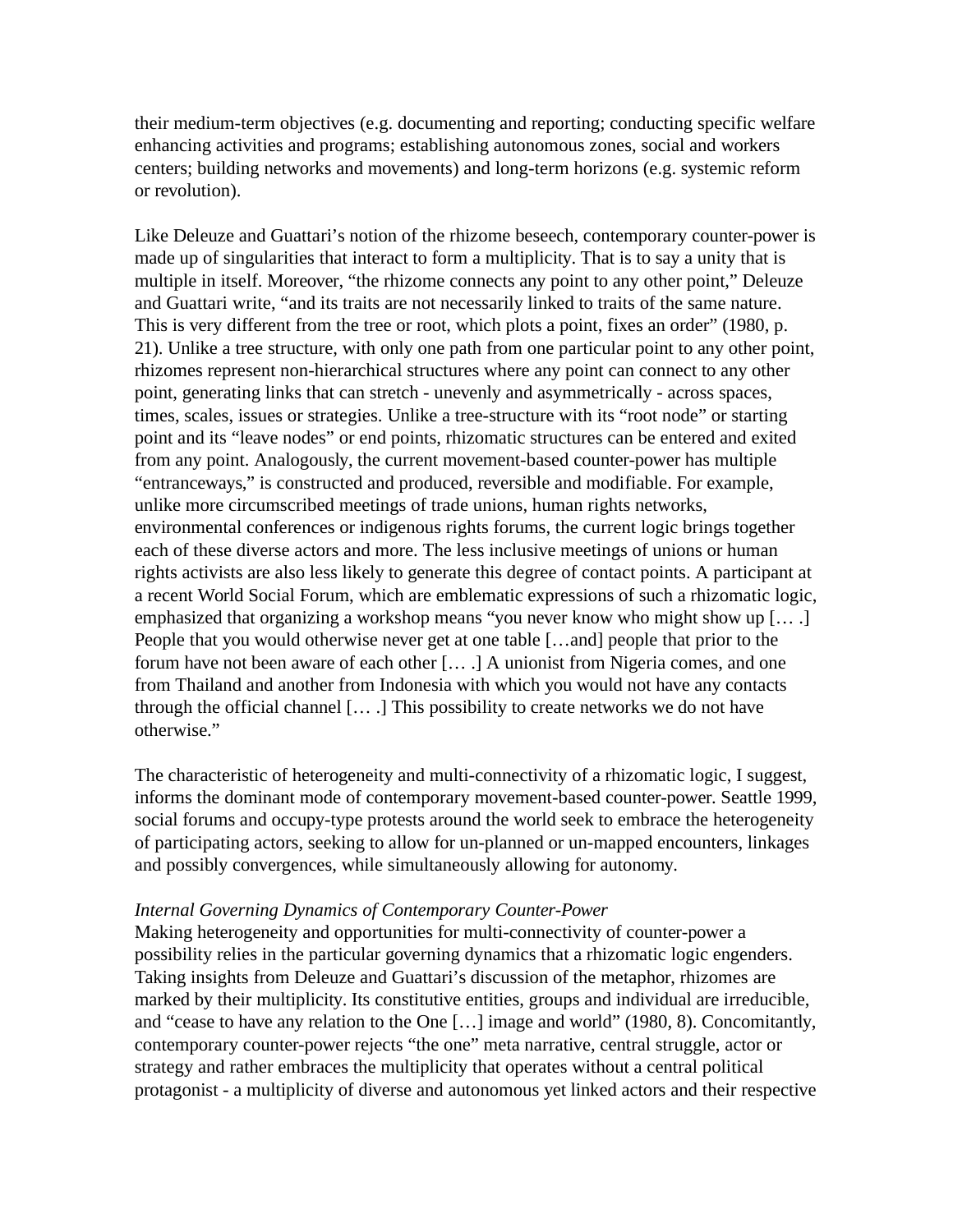strategies. This modus operandi allows for the diversity of constitutive groups and movements of contemporary counter-power to come together without fear that their autonomy will be compromised. This "horizontalist ethos" does not call on participants to agree on programmatic and binding positions, or submit to an overriding or superior struggle, actor, or strategy. To the contrary, a core characteristic of contemporary counterpower is aimed at protecting the integrity, uniqueness, and independence of each group and movement, while at the same time providing the possibility to articulate and enact linkages, commonalities and convergences.

This logic enables loose coordination for short-term campaigns such as protest mobilizations. It allows activists to agree on demonstrations and protests sites while accepting a host of different tactics and demands thus aspiring to an equality and plurality of fronts of struggles. The outcomes, however, are often more re-active and short-term activities such as "protest swarming," congregating on a given target and then quickly detaching again. The series of mobilizations against neoliberal globalization such as the 1999 Seattle World Trade Organization protests but also the more recent Tahir Square demonstrations or occupy-type encampments generated massive protests of a diversity of actors and groups, engaging in their autonomous yet linked protest forms.

However, this operating logic presents challenges for resilient movement building. Prioritizing autonomy and diversity does not generate much more commonality beyond accepting differences. The emphasis on autonomy and diversity leads to a wariness of institutions and organizational mechanisms that are geared towards working through differences and coming up with new synthesis. The occupy-type mobilizations are indicative of this. After having very quickly mobilized and accelerated in 2011, they have not been able to organize in sustainable and resilient ways despite the ongoing presence of groups working under the label "occupy" such as Occupy Sandy, Occupy SEC or the related Blockyp actions in Europe and Hong Kong.

Related to the absence of a meta-narrative, struggle or actor is the logic's emphasize on prefigurative politics or what Deleuze and Guattari refer to as the "cartographic" characteristic of a rhizome. The political, struggles and counter-power writ large are not "traced" but "mapped." Mapping can also be understood as a learning-processes whereas tracing supposes a more training-like perspective. The idea of cartographic dynamics or prefigurative politics, of imagining the future world(s) through actions and relations and their dynamics in the now and here, of eschewing blueprints, master-plans as well as representative structures is epitomized in the Zapatista's axiomatic slogan *caminando preguntando* (walking we ask): experimenting, creating and re-creating identities, tactics, new worlds, visions and goals as search processes rather than tracing preordained endpoints. Social forums as "open spaces" for experimentations, chance encounters, and unforeseen collaborations are also indicative of this understanding.

This perspective on strategy, of identifying the means as the ends, of eschewing blueprints or longer-term strategies where the ends might trump the means, informs the dominant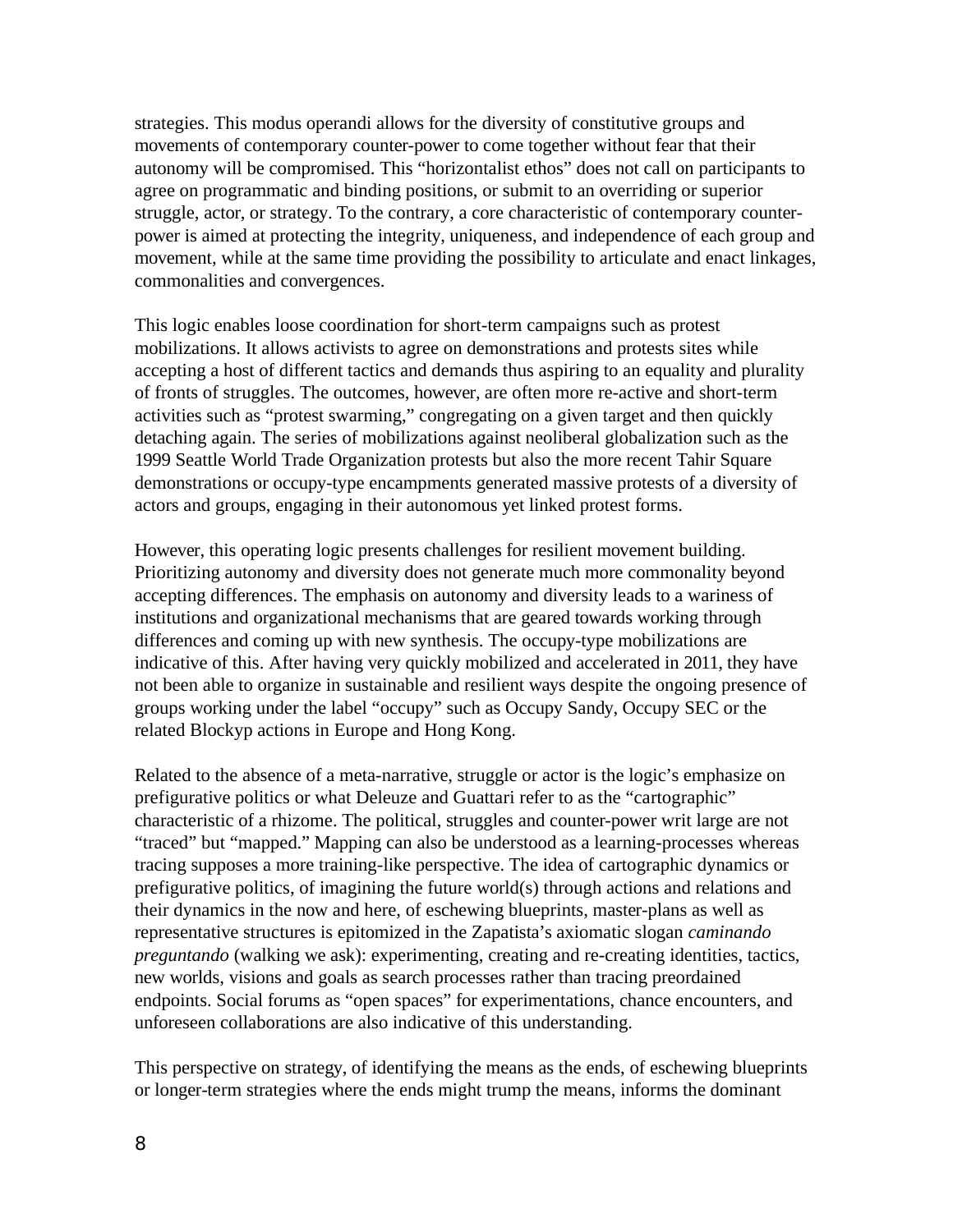currents of contemporary counter-power. Counter-power today prefigures not an ideal society of the future but a participatory way of practicing politics. The occupy-type demonstrations have displayed a prefigurative understanding of politics and a vision of how to bring about change. Encampments as self-governed communal living spaces were set up in ways the occupiers prefigured a more just society, with general assemblies that run on the high requirement that 90 percent agree to have consensus and thus a decision, with free medical tents ("The People's Clinic"), food and literature spaces, as well as veterinarian tents. The everyday engagement with other occupiers, the way camps where governed but at the same time the lack of viable and resilient strategizing, I want to suggest, can be traced back to this "dogmatic" feature of a rhizomatic logic, of "tracing" rather than "mapping," of experimenting in contact with the particularities of space and time.

*Spreading and External Organizing Capacities of Contemporary Counter-Power* The dominant rhizomatic logic also impacts the contemporary movement-based counter power's organizing capacity. Like rhizomes, we can witness in current counter-power formations the characteristic of what Deleuze and Guattari have referred to as "deterritorialization," which de-emphasizes breaks and understands them as new beginnings. Like the plant metaphor suggests, a rhizome may be broken at a certain point and time but the now detached parts are not dysfunctional but rather start up again albeit with changed or morphed characteristics. This dynamic is closely related to a further rhizomatic particularity, Deleuze and Guattari name "decalcomania," which stresses the importance of context. As ideas, images or patterns, strategies, governing models and organizational tactics are being transferred from one space, time or structure to the next the different contexts and moments will color, shift and change the original patterns. Similar to transferring a picture from a piece of paper to, for example, ceramics will keep the resemblance but the different surface as well as the process of transfer changes the new iteration. Sub-commandante Marcos of the Zapatista captures this notion, when he announced that "Marcos is gay in San Francisco, black in South Africa, an Asian in Europe, a Chicano in San Ysidro, an anarchist in Spain, a Palestinian in Israel, a Mayan Indian in the streets of San Cristobal, a Jew in Germany, a Gypsy in Poland, a Mohawk in Quebec, a pacifist in Bosnia, a single woman on the Metro at 10pm, a peasant without land, a gang member in the slums, an unemployed worker, an unhappy student and, of course, a Zapatista in the mountains."

The powering logic of the World Social Forum process is also displaying this dynamic. The autonomous, open nature of social forums makes them contingent on time and space. World Social Forums in Porto Alegre, in Mumbai or in Nairobi and Dakar are not duplicates. As the social forum idea is taken up in different locations and contexts, it adapts and transforms. As Janet Conway writes with respect to the World Social Forum: "I have sought to problematize treating the World Social Forum, as event or process, as a single thing, an undifferentiated whole. Instead, I have advocated recognizing the plurality of the spaces, places and differences that constitute the World Social Forum, both as event and as a global process' (2008, p. 69).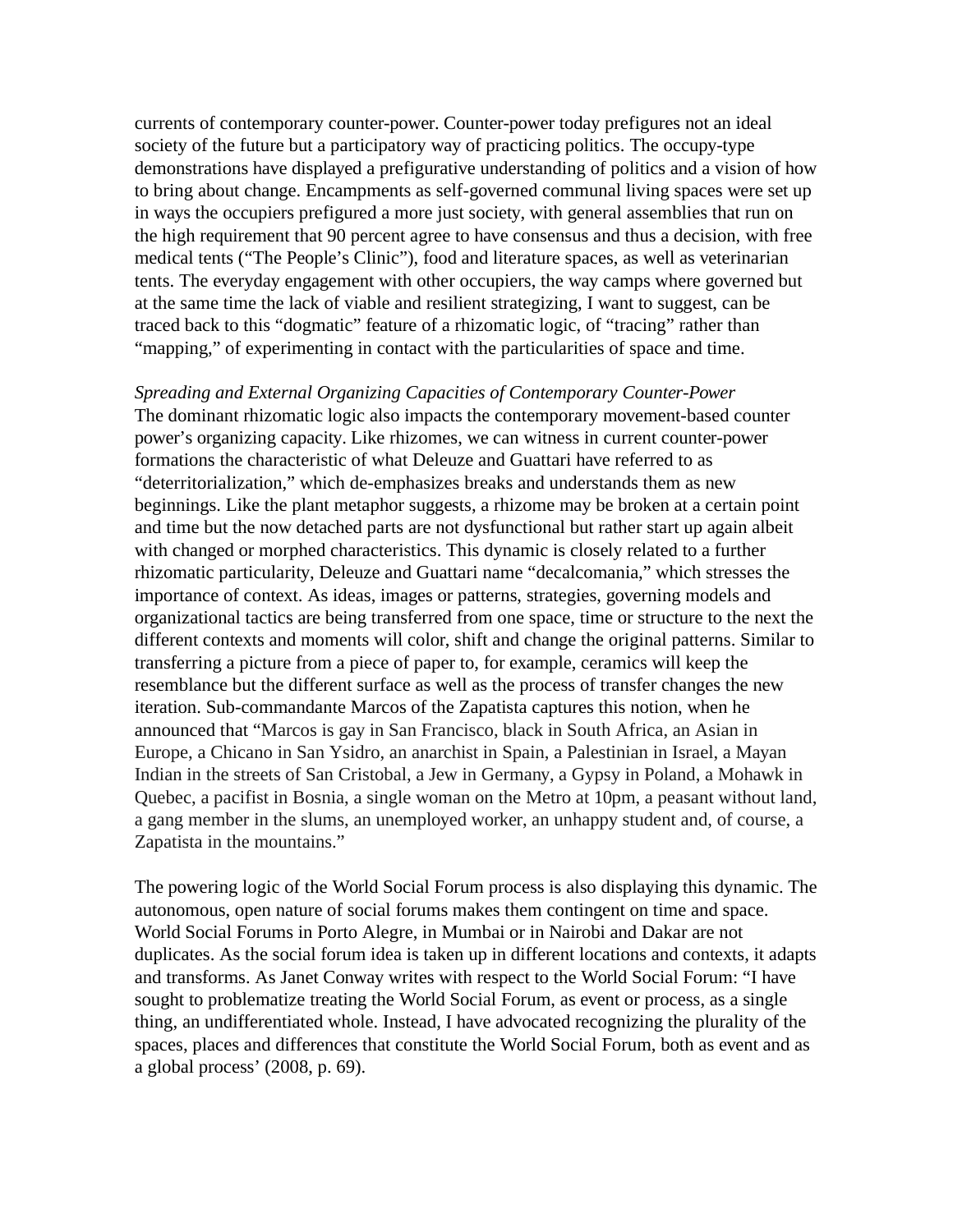The occupy-type protests serve as a further illustration of this dynamic. It is not a mere copying like party meetings of the Old Left might have been but rather the adoption of the overall occupy Zuccoti Park logic to other contexts, ushering in such processes as "blockyp" in Frankfurt or Occupy Central in Hong Kong. Similarly, when we take a broader view on the entire epoch of contention, we can see a similar dynamics of and for global democratization, when de-emphasizing the breaks between the peaks of mobilization in this time frame. From its birth in the 1990s to the recent "homecoming" to the global North of military overstretch and deep economic crisis, this movement-powered epoch has morphed from a more protest-oriented anti-neoliberalism movement (at the time also referred to as anti- or alter-globalization movement), to a movement incorporating the global peace and justice movement, to, most recently – and in the wake of the Arab Spring and Occupy Wall Street – a movement that might be "congealing into a counter-hegemonic project of and for *global democratization*" (Reitan 2013, p. 324; italics in original), while retaining its fundamental rhizomatic logic.

The organizing capacity of the rhizomatic logic is more sobering though. Rhizomes denote an "in-betweenness," an "interbeing" as Deleuze and Guattari (1980, 519) put it. Moreover, the rhizome invokes an "unplanned" nature, an un-strategized or at least under-strategized direction of current counter-power. That is to say, the metaphor of the rhizome also alludes to barriers for strategizing and sustained movement building. The integral characteristics of the rhizome foster a rather thin articulation of commonalities and convergences, which results in a politics that is often unable to move beyond mere symbolic acts and resistances and towards a politics of organizing and concrete movement building. With the important exceptions of the "Pink Tide" in Latin America, Podomos in Spain or Syriza in Greece, counter-power today often bypasses the state apparatus and tilts towards a politics of resistance that eschews institution- and movement-building as well as sustained organizing (Epstein, 1991). By its very nature, the rhizome lacks "genetic axis or deep structures" that can bind movement-based counter-power in more incessant formations. The iconic diversity of contemporary movement in general and the principled safeguarding of the groups' and movements' autonomy as well as the resulting cacophony allude to barriers for strategizing and sustained movement building. The contemporary weakening or rather waning of, for instance, the alter-globalization movement or the Occupy Wall Street movement might be due to the challenges inherent in such a rhizomatic logic for building resilient, potent movements. The rhizoma, the rhizome's "mass of roots," makes it demanding to work through diversity and differences and toward new synthesis. While the rhizomatic logic is well suited to generating contacts, linkages and awareness of the various struggles without encroaching on the independence of groups and movements, for organizing and movement building it needs more concerted efforts to produce sustainable commonality and agreements. That is to say, in order to generate a process of "becoming other together," it needs mechanisms for decision-making that approach differences not as absolutes but rather as something "to work through and coming up with new synthesis" (Nunes, 2006, 305). This would arguably require transversal axis and structures that could generate a new synthesis across movements and groups, but which is simultaneously a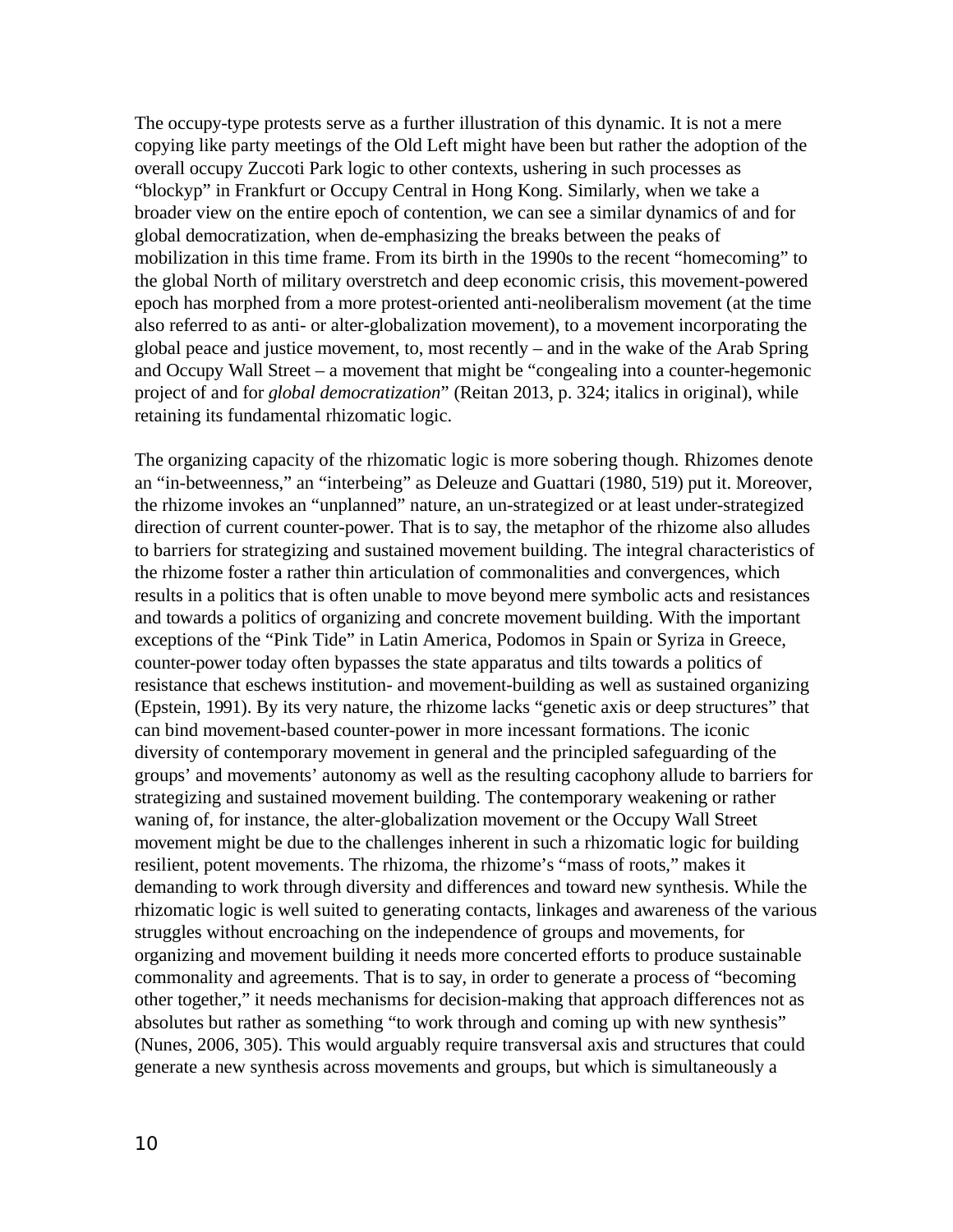project that would likely sow derision among today's diversity and autonomous social movements.

# **Bio**

Peter is Assistant Professor of Government at the University of South Florida, Tampa. He received his Ph.D. from the University of Pennsylvania and his Vordiplom from the Freie Universität Berlin. His publications include "Building Rhizomatic Social Movements? Movement-Building Relays during the Current Epoch of Contention" (Studies in Social Justice 2014), "Class in Formation" (Social Movement Studies 2014), "Communication, Class and Concentric Media Practices" (New Media & Society, 2014), and "The Global Social Forum Rhizome: A Theoretical Framework" (Globalizations 2012). Peter's work has been supported by the Social Science Research Council and from the Miami-Florida European Union Center of Excellence at Florida International University. Currently he is working on a book length study on "The World Social Forum and the Rhizomatic Left" as well as on several articles and chapters on contemporary social movement based politics, class formation and the role of (new) media in neoliberal capitalism. More information at: http://www.peterfunke.net/

# **References**

Conway, J. M. (2008). Reading Nairobi: Place, space, and difference at the 2007 World Social Forum," *Societies Without Borders*, 3(1), 48-71.

Deleuze, G., & Guattari, F. (1980). *A Thousand Plateaus: Capitalism and Schizophrenia*. Paris: Minuit.

Epstein, B. (1991). *Political Protest and Cultural Revolution: Nonviolent Direct Action in the 1970s and 1980s*. Berkeley and Los Angeles, CA: University of California Press.

Escobar, A. (2004). Other Worlds are (already) possible: Self-Organisation, Complexity, and Post-Capitalist Cultures. In J. Sen, A. Anand, A. Escobar & P. Waterman (Eds.), *The World Social Forum: Challenging Empires* (349–58). New Delhi: Viveka.

Fisher, W. F. & Ponniah, T. (Eds.). (2003) *Another World is Possible: Popular Alternatives to Globalization at the World Social Forum*. London: Zed Books.

Funke, P. (2014). Building Rhizomatic Social Movements? Movement-Building Relays during the Current Epoch of Contention. *Studies in Social Justice*, 8(1), 27-44.

Funke, P. (2012). The Global Social Forum Rhizome: A Theoretical Framework. *Globalizations*, 9(3), 351-364.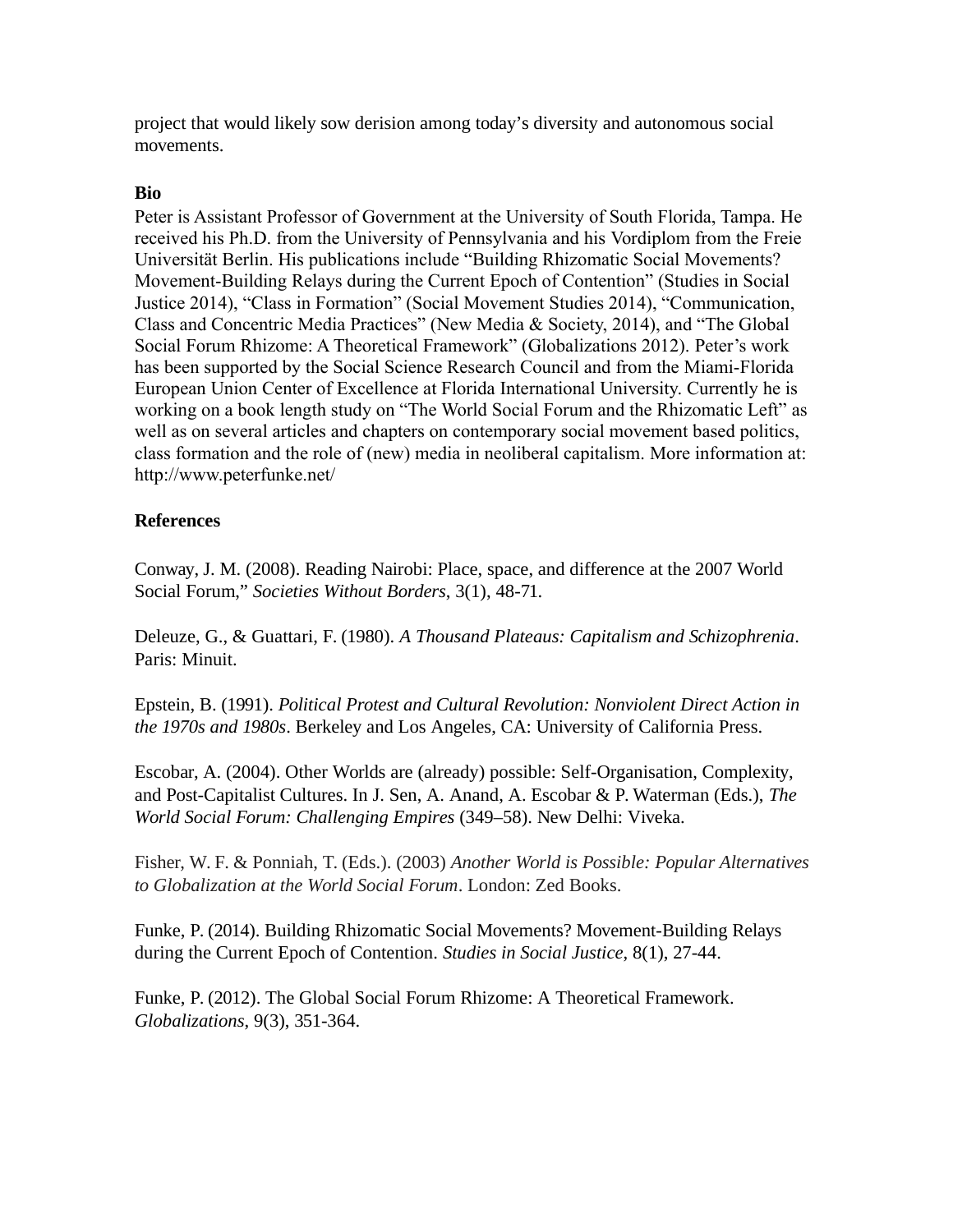Funke. P. (2012). The Rhizomatic Left, neoliberal capitalism and class: Theoretical interventions on contemporary social movements in the global north. Inte*rnational Critical Thought*, 2(1), 30-41.

Funke, P, Robe, C. & Wolfson, T. (2012). Suturing Working Class Subjectivities: Media Mobilizing Project and the Role of Media Building a Class-Based Social Movement. *triple C*, 10(1), 16-29.

Harvey, D. (2005). *A Brief History of Neoliberalism*. New York: Oxford University Press.

Lorenzano, L. (1998). Zapatismo: Recomposition of labour, radical democracy and revolutionary project. In J. Holloway & E. Pelaez (Eds.), *Zapatista! Reinventing Revolution in Mexico* (126 – 58). London: Pluto Press.

McAdam, D., & Sewell, W. H. (2001). It's About Time: Temporality in the Study of Social Movements and Revolutions. In R. R. Aminzade, J. A. Goldstone, D. McAdam, E. J. Perry, W. H. Sewell, S. Tarrow & C. Tilly (Eds.), *Silence and Voice in the Study of Contentious Politics* (89-125). Cambridge: Cambridge University Press.

Nunes, R. (2006). Nothing is what democracy looks like: Openness, horizontality and the movements of movements. In D. Harvie, K. Milburn, B. Trott, D. Watts (Eds.), *Shut them Down! The Global G8, Gleneagles 2005 and the Movement of Movements (*299-319). Automedia.

Reitan, R. (2011). Coordinated Power in Contemporary Leftist Activism. In T. Olesen (Ed.), *Power and Transnational Activism.* London and New York: Routledge, (51-72).

Wolfson, T. (2014). *Digital Rebellion: The Birth of the Cyber Left*. Champaign: University of Illinois Press.